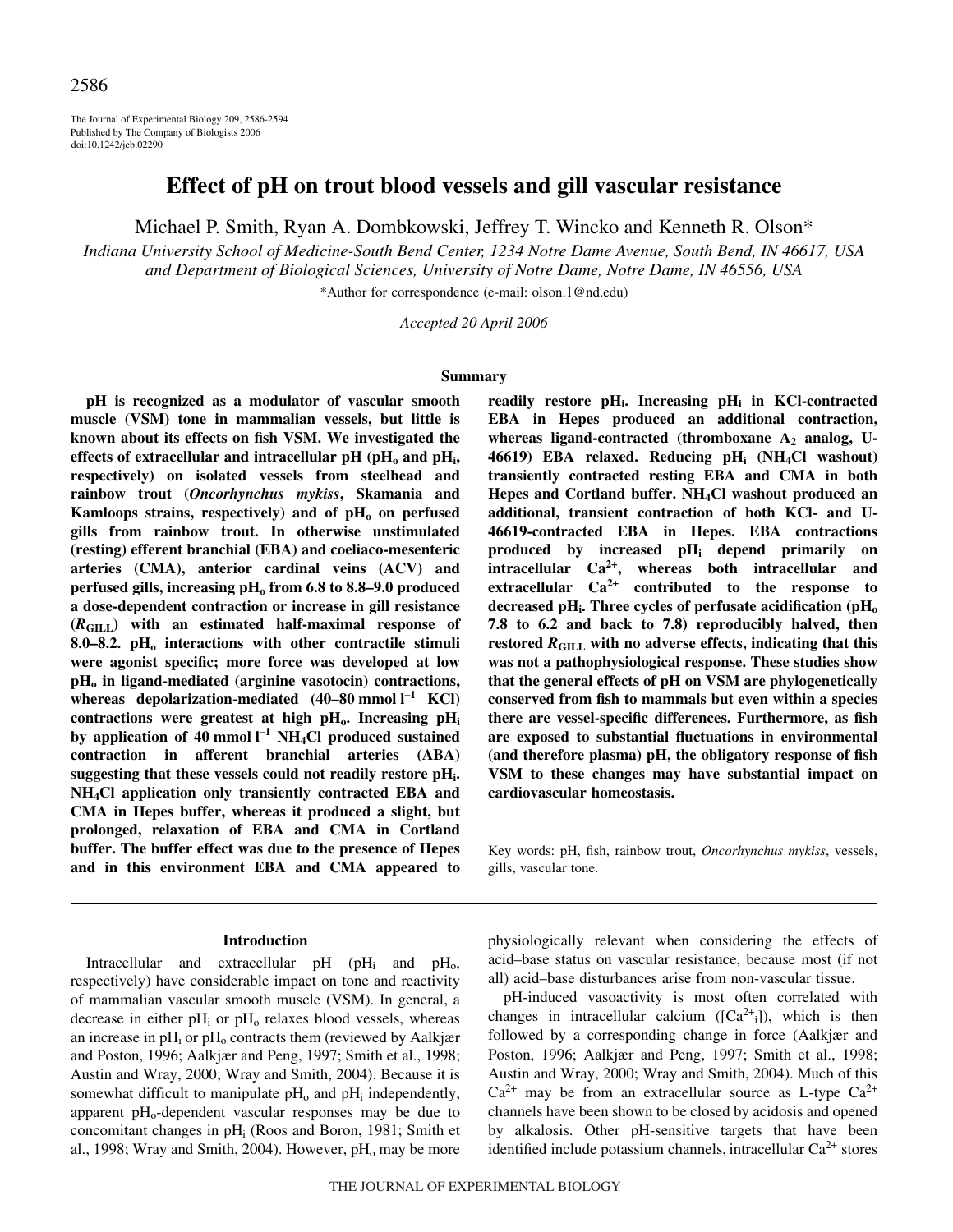(sarcoplasmic reticulum; SR), and  $Ca<sup>2+</sup>-ATPases$  involved in translocating  $Ca^{2+}$  into the SR (SERCA pumps). Upon these generalizations there is a continuum of variables that include differences between vessels, differences between resting or pre-contracted vessels, the nature of the stimulant used for precontraction, and the mechanism with which the change in pH is achieved.

These vagaries notwithstanding, acidotic vasodilation and alkalotic vasoconstriction are assumed to be physiologically significant. In systemic vessels, where blood flow is coupled to metabolism, it is easy to envision how acidosis attendant with hypoxia would contribute to the well-known hypoxic vasodilation. Conversely, hypoxia contracts pulmonary arteries (Madden et al., 1992), and although both acidosis and alkalosis have been reported to produce vasoconstriction (Krampetz and Rhoades, 1991), Madden et al. (Madden et al., 2001) clearly showed in canine pulmonary arteries that the effects of hypoxia on vessel tension and  $pH_i$  depend on the size of the vessel; hypoxia relaxes large vessels and decreases pHi, whereas it contracts small arteries and increases  $pH_i$ . Thus, although the responses of systemic and large pulmonary arteries to hypoxia are different from those of small pulmonary arteries, all responses appear to be consistent with a corresponding change in  $pH_i$ . It should be noted, however, that a mechanistic link between hypoxia and  $pH_i$  has not been clearly demonstrated (Taggart and Wray, 1998) and it is unclear if this connection is coincidental.

Acid–base status in mammals is largely regulated from within by the interplay between metabolism, ventilation and renal function. Other than diet, there is little, if any, environmental load of either acid or base equivalents. Conversely, acid–base status in fish is strongly linked to the environment. Ambient water is a large sink for respiratory CO<sub>2</sub>. This keeps blood  $P_{CO_2}$  low (~1–2 mmHg) (Janssen and Randall, 1975), but increases sensitivity of blood pH to ambient  $P_{CO_2}$ . Many aquatic environments experience rapid and large variations in ambient  $P_{\text{O}_2}$ ,  $P_{\text{CO}_2}$  and pH, singularly and in various combinations, and these have a substantial impact on blood pH (Dejours, 1972; Janssen and Randall, 1975; Thomas and Le Ruz, 1982). Although the effect of acid–base disturbances on the fish heart has been examined in some detail (Farrell et al., 1983), there is scant information regarding the effects of pH on fish blood vessels (Canty and Farrell, 1985).

The purpose of the present experiments was to examine the effect of  $pH_0$  and  $pH_i$  on fish VSM in vitro. Afferent and efferent branchial (ABA and EBA) and celiaco-mesenteric (CMA) arteries, ventral aorta (VA) and anterior cardinal veins (ACV) were mounted in myograph chambers and the vasoactive effects of manipulating  $pH_0$ , and in some instances (EBA)  $pH_i$ , were examined in unstimulated vessels and in vessels pre-contracted with ligand- and voltage-mediated agonists. We also examined the effects of  $pH<sub>o</sub>$  on vascular resistance of the isolated perfused gill whose sensitivity to hypoxia (Smith et al., 2001), multifunctionality (Olson, 2002) and close apposition to the environment make it especially relevant.

### **Materials and methods**

### *Experimental animals*

Steelhead trout (*Oncorhynchus mykiss* Walbaum, Skamania strain;  $3-7$  kg) were obtained from the Indiana Department of Natural Resources. Studies on steelhead vessels were conducted from January to March. Rainbow trout (*Onchorhynchus mykiss* Walbaum, Kamloops strain; 0.5–1·kg) were obtained from a commercial hatchery (Homestead Trout Farm, Grand Haven MI, USA). Rainbow trout were housed in 2000 liter fiberglass tanks with circulating well water (12–15°C), maintained on a 12 h:12 h, L:D schedule, and fed Purina trout chow. Studies on rainbow trout vessels and gills were conducted throughout the year.

### *Isolated vessels*

Steelhead were anesthetized in  $(25 \text{ mg l}^{-1})$  tricaine methanesulfonate (MS-222) and efferent branchial arteries (EBA) from the third and fourth gill arches, afferent branchial arteries (ABA) from the first arch, ventral aorta (VA), anterior cardinal vein (ACV), and coeliaco-mesenteric arteries (CMA) were removed, gently cleaned of extra-adventitial tissue, and placed in 4°C Hepes-buffered saline. Vessels were cut transaxially into 2- to 3-mm-long segments, individually mounted on  $280 \mu m$  diameter stainless steel hooks and suspended in 5 or 20 ml water-jacketed  $(12-14\degree C)$  smooth muscle chambers. The baths were aerated with room air (Hepes buffer) or  $21\%$  O<sub>2</sub> 1% CO<sub>2</sub> 78% N<sub>2</sub> (Cortland buffer). Tension was measured by a Grass FT-03 force-displacement transducer and recorded on a Grass model 7 polygraph calibrated to detect tension changes as low as 5 mg. Analog data was digitally converted by computer interface and written directly to disk by Labtech Notebook (Laboratory Technologies, Andover, MA, USA) and displayed with Sigmaplot software (Jandel Scientific, San Rafael, CA, USA). Resting tension (equilibrium tension) of  $500-1000$  mg was applied to all arteries and 300 mg was applied to the ACV. The rings were then allowed to stabilize for at least 30 min, contracted with 80 mmol  $l^{-1}$  KCl, washed with buffer, and allowed to equilibrate an additional 30 min before experimentation. Resting tension was continuously adjusted to the desired level during this period. The response of EBAs to contractile agonists and pH was generally more pronounced than those of other vessels and these vessels were selected for additional study.

 $pH<sub>o</sub>$  was adjusted by replacing the entire bath with pretitrated 14°C buffers. The ammonium-pulse technique was used to change pH<sub>i</sub>. With this technique, 40 mmol  $l^{-1}$  NH<sub>4</sub>Cl is added to the bath and the dissociate  $NH<sub>3</sub>$  rapidly diffuses into the cell and produces a transient intracellular alkalosis as the  $NH_3$  buffers intracellular  $H^+$  (Roos and Boron, 1981). After the cells have presumably re-established pH<sub>i</sub>  $(-30 \text{ min})$ , the bath is replaced with ammonium-free buffer creating an outward diffusion of NH<sub>3</sub> and a transient intracellular acidosis. Other agonists/antagonists present during the  $pH<sub>o</sub>$  perturbation were added to the new buffers prior to addition to the cells.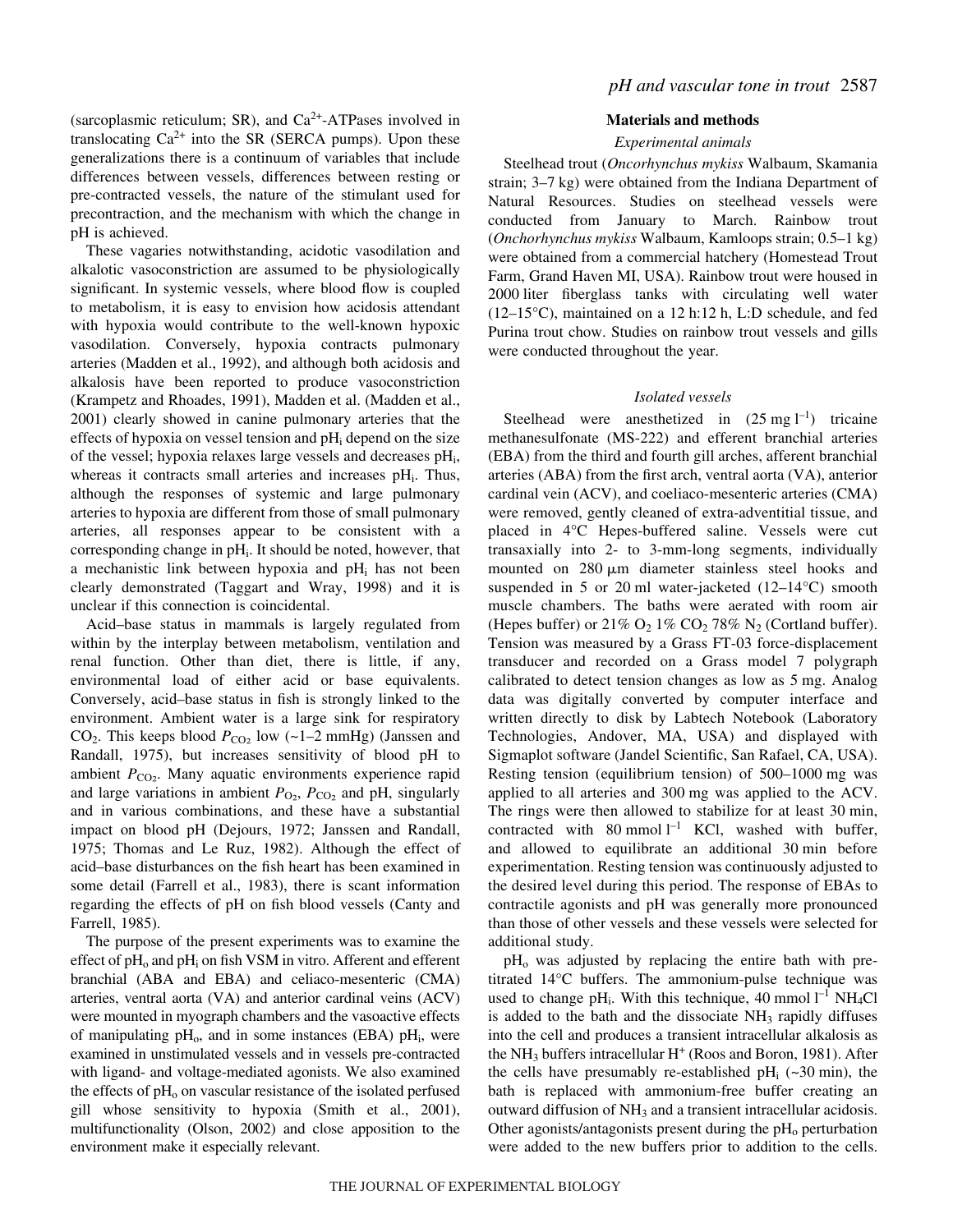## 2588 M. P. Smith and others

The L-type calcium channel blocker methoxyverapamil (D600,  $0.1$  mmol<sup>-1</sup>) was added 30 min prior to experimentation.

### *Perfused gills*

Rainbow trout were killed by a blow to the head and vessels removed as above, or the gill arches isolated and cannulated as described elsewhere (Olson et al., 1986). Briefly, after the fish was stunned, the heart was exposed through a midventral incision and 1 ml of heparinized (15 mg ml<sup>-1</sup>) saline (0.9  $g\%$ NaCl) was injected into the ventricle and allowed to circulate for  $\sim$ 2 min. The head was then severed and the second pair of gill arches were isolated. The afferent branchial artery was cannulated with an 18-gauge beveled (45°) needle connected to polyethylene tubing (PE-90). A  $T$  was inserted 8–10 cm proximal to the cannula through which perfusion pressure could be monitored *via* a Gould-Statham (Detroit, MI, USA) pressure transducer and Grass polygraph (Astromed, Providence, RI, USA). The gill was suspended in aerated tapwater  $\left($ <1 mOsm) and continuously perfused with filtered  $(0.2 \mu m)$  phosphatebuffered saline (PBS) at 12°C *via* a peristaltic pump. Pump speed was adjusted (nominally  $0.6 \text{ ml min}^{-1}$ ) to produce stable input pressures of  $~40~\mathrm{mmHg}$  (1 mmHg=133 Pa). This was estimated to be equivalent to  $\sim$ 35 mmHg at the gill arch. A fourway stopcock on the aspiration end of the pump was used to switch between perfusates without interrupting flow. All treatments were perfused for a sufficient time (10 min or more) to achieve steady-state input pressures.

### *Chemicals*

The composition of Hepes (*N*-2-hydroxyethyliperazine-*N*- 2-ethanesulfonic acid) buffer was (in mmol  $l^{-1}$ ): NaCl, 145; KCl, 3; MgSO<sub>4</sub>·7H<sub>2</sub>O, 0.57; CaCl<sub>2</sub>·2H<sub>2</sub>O, 2; Hepes acid, 3; Hepes Na<sup>+</sup> salt, 7; glucose, 5. The composition of Cortland saline was (in mmol  $l^{-1}$ ): NaCl, 124; KCl, 3; CaCl<sub>2</sub>·2H<sub>2</sub>O, 2; MgSO<sub>4</sub>·7H<sub>2</sub>O, 1.1; NaH<sub>2</sub>PO<sub>4</sub>, 0.09; Na<sub>2</sub>HPO<sub>4</sub>, 1.8; NaHCO<sub>3</sub>; glucose, 5.5. The composition of PBS was as follows (in mmol  $l^{-1}$ ): NaCl, 126; KCl, 4.16; CaCl<sub>2</sub>·2H<sub>2</sub>O, 0.68; MgSO<sub>4</sub>·7H<sub>2</sub>O, 0.57; KH<sub>2</sub>PO<sub>4</sub>, 3.38; Na<sub>2</sub>HPO<sub>4</sub>, 14.23; glucose, 5. Buffers were set to pH 7.8 (control) or adjusted to the desired pH with 1 mol  $l^{-1}$  NaOH or 1 mol  $l^{-1}$  HCl. Changes in bath or perfusate pH were made by complete exchange of appropriate buffer at constant temperature. If pH was changed during an agonist contraction, the agonist was added to the new buffer prior to exchange.

Choice of contractile agonist and dose (50–80% of maximal contraction;  $EC_{50}$  to  $EC_{80}$ ) was based on previous experience with these vessels. Stock solutions were prepared as follows: arginine vasotocin (AVT; 1  $\mu$ mol l<sup>-1</sup>), acetylcholine (ACh; 10 mmol  $l^{-1}$ ), the thromboxane  $A_2$  mimetics U-44069 or U-46619; 10 mmol  $l^{-1}$ ) and epinephrine (EPI; 10 mmol  $l^{-1}$ ). Propanolol (final concentration  $0.1$  mmol  $l^{-1}$ ) was added to the baths 15 min prior to EPI to block  $\beta$ -receptor-mediated relaxation in CMAs (Olson and Meisheri, 1989). All compounds except U-46619 were purchased from Sigma (Chemical Co., St Louis, MO, USA) and dissolved in distilled H2O. U-44069 was a generous gift from Dr K. Meisheri of the Upjohn Company (Kalamazoo MI, USA). Both U-44069 and U-46619 were dissolved in 95% ethanol. Ethanol was not vasoactive at the concentrations used in these studies.

### *Data analysis*

Values are expressed as mean  $\pm$  s.e.m., unless indicated otherwise. Vessel tension is presented in mg. Gill resistance  $(R<sub>GILL</sub>)$  was calculated from input pressure (in mmHg) divided by pump flow  $(ml/min^{-1})$  and normalized for gill wet mass after blotting. Venous pressure was assumed to be zero because the efferent branchial artery was not cannulated.

Comparisons were made by Students' *t*-test or paired *t*-test where appropriate. One-way ANOVA followed with Student-Newman-Keul's test was used for multiple comparisons of means. Significance was assumed when *P*<0.05.

### **Results**

### *Effects of pH<sub>o</sub> on isolated vessels*

Increasing  $pH_0$  above 7.8 contracted and decreasing it below 7.8 relaxed otherwise un-stimulated EBA and ACV (Fig. 1). This sigmoidal, dose-dependent response was quantitatively similar in both vessels with an  $EC_{50}$  around pH<sub>0</sub> 8.0. Similar responses, albeit somewhat reduced in magnitude, were observed in CMA and VA (not shown).

The effect of initial  $pH_0$  on an arginine vasotocin (AVT), potassium chloride (KCl) or potassium acetate (KAc) contraction of EBA is shown in Fig. 2. AVT contractions were significantly stronger at the lowest  $pH_0$  examined (7.4), whereas KCl and KAc contractions were significantly stronger at the highest  $pH<sub>o</sub>$  (8.2 and 8.6). In contrast, U-44069 or KCl contractions in ACV were not significantly affected by initial



Fig. 1. Effects of extracellular pH ( $pH<sub>o</sub>$ ) on tension of unstimulated efferent branchial arteries (EBA; *N*=11) and anterior cardinal veins (ACV; *N*=11) in Hepes buffer, and on vascular resistance of rainbow trout gills (11 gills from four trout) perfused with phosphate-buffered saline. Values are means  $\pm$  s.e.m. EBA and ACV values are significantly different from their respective control (pH 7.8) except at pH 7.4; all vascular resistances except at pH 7.4 and 7.0 are significantly different from that at pH 7.8.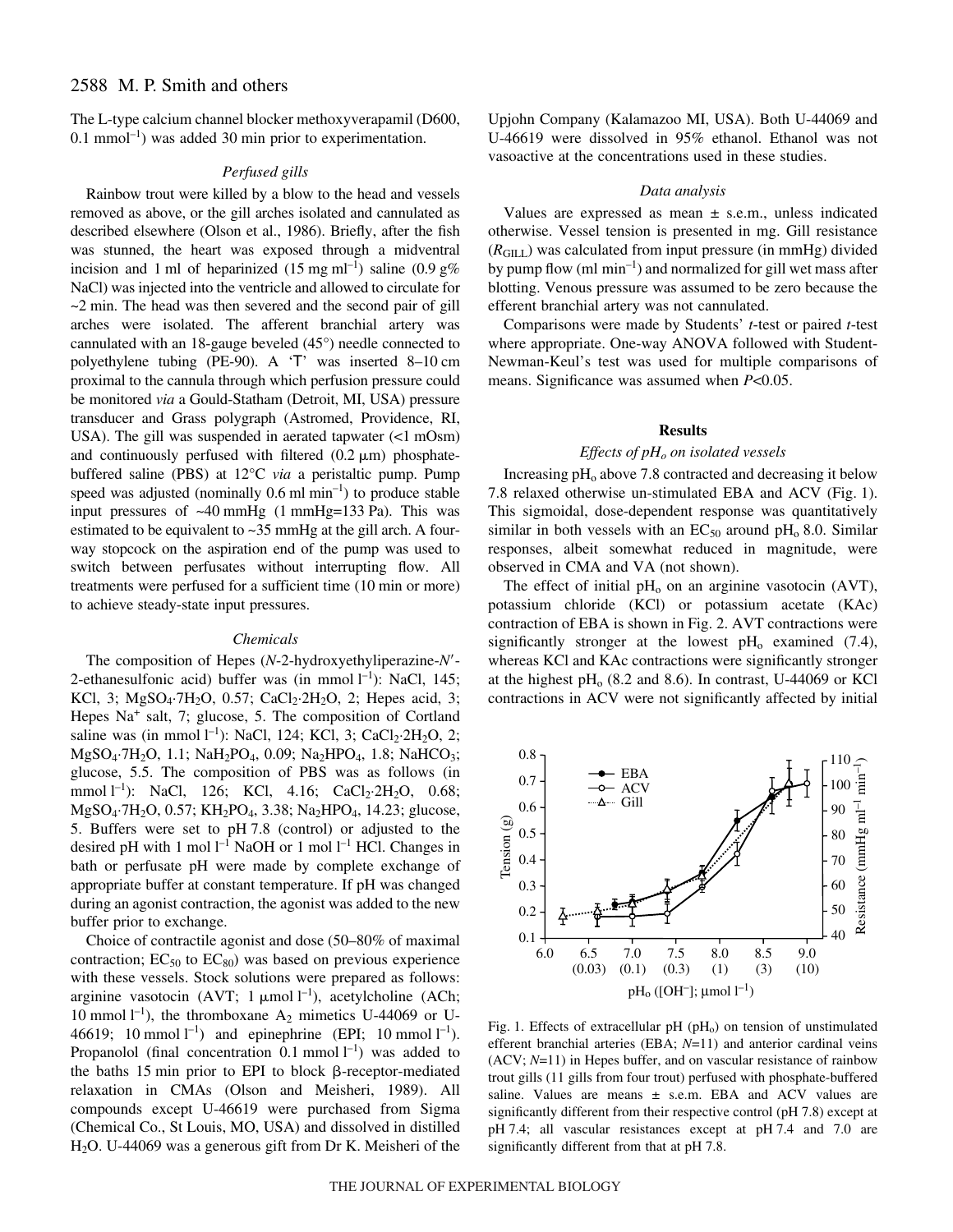

Fig. 2. Effects of extracellular pH on efferent branchial artery contractions produced by arginine vasotocin (AVT; 1 nmol  $l^{-1}$ ), potassium chloride (KCl; 50 mmol  $l^{-1}$ ) or potassium acetate (KAc; 50 mmol  $l^{-1}$ ) in phosphate (PBS) or Hepes buffer. Values are means ± s.e.m. (*N*=4). \*Different from same agonist (KCl or KAc) at all pH values lower than 8.2 or 8.6; † different from AVT at higher pH.

 $pH_0$  between 7.4 or 8.2 (not shown). Lowering  $pH_0$  during an AVT or KCl contraction reduced tension (Fig. 3A,B). However, tension did not significantly increase in precontracted vessels when  $pH_0$  increased (Fig. 3A), even though noticeable contractions were evident in a number of individual vessels (Fig. 3B).

### *Effects of pHi on isolated vessels*

Application of  $NH<sub>4</sub>Cl$  increases pH<sub>i</sub> in cells and its removal from the extracellular compartment decreases pHi (Roos and Boron, 1981). The increased  $pH_i$  following addition of NH<sub>4</sub>Cl, contracted ABA in either Hepes or Cortland buffer and tension



Fig. 3. Effects of changing extracellular pH on tension produced during continuous exposure of efferent branchial arteries to arginine vasotocin  $(AVT; 1 \text{ nmol } l^{-1})$  or KCl (50 mmol  $l^{-1}$ ) in Hepes buffer. (A) Raising pH from 7.4 to 8.2 did not significantly affect contraction, whereas AVT and KCl contractions were significantly (†) decreased when pH was lowered from 8.2 to 7.4. (B) Representative tracings of the KCl responses. Values are means  $\pm$  s.e.m. ( $N=4$ ).



Fig. 4. Representative traces showing the effects of changing intracellular pH on resting tension of afferent (ABA) and efferent (EBA) branchial and celiacomesenteric (CMA) arteries in Hepes and Cortland buffer. Application of  $40$  mmol  $l^{-1}$  NH<sub>4</sub>Cl produces intracellular alkalosis and its removal produces acidosis. Vertical scale bar  $= 1$  g tension in all traces.

was sustained until  $pH_i$  was lowered by removing NH<sub>4</sub>Cl (Fig. 4). 41 out of 48 EBA and all (eight) CMA in Hepes buffer transiently contracted when  $pH_i$  was increased and then returned toward near baseline within 10 min (Fig. 4). The ensuing decrease in  $pH_i$  during NH<sub>4</sub>Cl washout produced an even stronger, but also transient, contraction. The response of the other seven EBA in Hepes was similar to the ABA and these vessels were not examined further. Increasing  $pH_i$  in Cortland buffer produced a slight, but prolonged relaxation of EBA and CMA, whereas the fall in  $pH_i$  during NH<sub>4</sub>Cl washout again produced a strong, transient, contraction similar to that

in Hepes buffer (Fig. 4). EBA responses to increased or decreased  $pH_i$  in Hepes buffer were not affected by addition of 10 mmol  $l^{-1}$  NaHCO<sub>3</sub> (Fig. 5), 1 mmol  $l^{-1}$ NaH<sub>2</sub>PO<sub>4</sub> (N=8; not shown), or 10 mmol <sup>1-1</sup> NaHCO<sub>3</sub> plus 1 mmol<sup>1-1</sup> NaH<sub>2</sub>PO<sub>4</sub> ( $N=8$ ; not shown). In Cortland buffer, both the alkalotic relaxation and enhanced acidotic contraction were significantly different from the respective responses in Hepes and in Hepes buffer with bicarbonate (Fig. 5), Hepes buffer with phosphate, and Hepes buffer with bicarbonate plus phosphate.

The effect of increasing  $pH_i$  on pre-contracted EBA in Hepes buffer was dependent upon the nature of the precontraction stimulus; KCl-contracted vessels contracted further following NH4Cl application, while vessels contracted with the thromboxane  $A_2$  agonist, U-46619, relaxed (Figs 6–8). Both responses lasted 20 min or longer (Fig. 6). NH<sub>4</sub>Cl washout transiently contracted both KCl and U-46619 pre-contracted vessels (Figs 6–8). Responses of pre-contracted vessels in Cortland buffer were qualitatively similar to those in Hepes although the acidotic contraction of KCl-contracted vessels in Cortland buffer was significantly weaker than the corresponding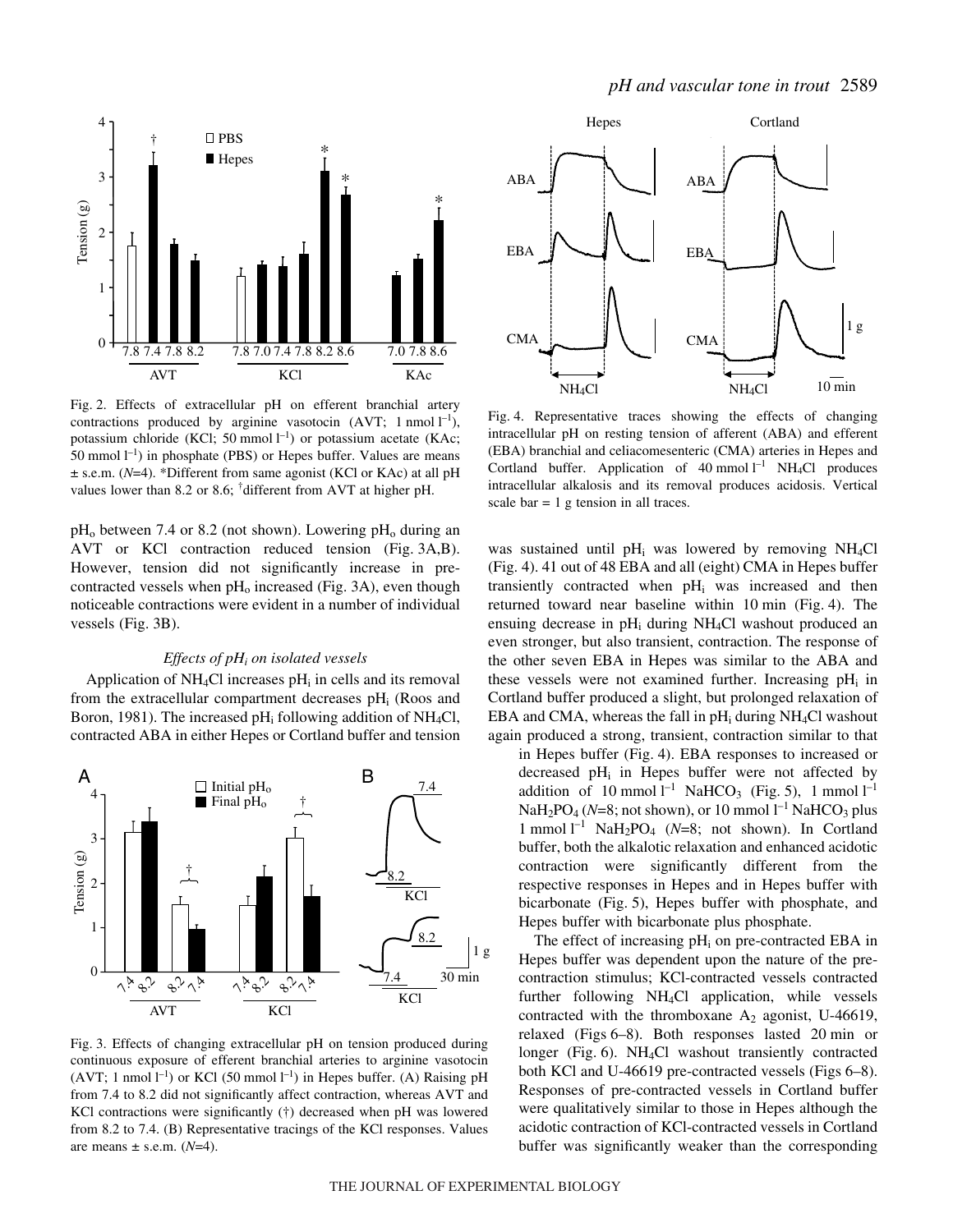

Fig. 5. Effects of buffer composition on the response of efferent branchial arteries to addition of 40 mmol  $l^{-1}$  NH<sub>4</sub>Cl (intracellular alkalosis) and NH<sub>4</sub>Cl washout (Wash; intracellular acidosis) 30 min later. Addition of 10 mmol  $l^{-1}$  NaHCO<sub>3</sub> to Hepes (Hepes +HCO<sub>3</sub><sup>-</sup>) did not affect the contraction accompanying NH4Cl addition or washout, whereas in Cortland buffer, addition of NH4Cl produced a significant relaxation (†) and washout produced a contraction that was significantly greater than the corresponding contraction in either Hepes or Hepes +  $HCO<sub>3</sub><sup>-</sup>$  (\*). Values are means  $\pm$  s.e.m.; Hepes (*N*=14), Hepes+HCO– <sup>3</sup> (*N*=4), Cortland (*N*=8).

contraction in Hepes buffer (Fig. 7) and the alkalotic relaxation in U-46619-contracted vessels in Cortland buffer was significantly greater than the corresponding relaxation in Hepes buffer (Fig. 8).



Fig. 6. Representative traces showing the effects of intracellular alkalosis (addition of 40 mmol  $l^{-1}$  NH<sub>4</sub>Cl) and acidosis (removal of NH<sub>4</sub>Cl) on tension of KCl (50 mmol  $l^{-1}$ )- and U-46619-contracted efferent branchial arteries in Hepes buffer. Two NH4Cl exposures, 10 and 30+ min, are shown. Intracellular alkalosis contracts, and acidosis relaxes, KCl-stimulated vessels; these responses are reversed when the vessels are pre-contracted with U-46619. Vertical scale bars  $= 1 g$ .



Fig. 7. Effects of buffer composition on the response of KCl  $(40 \text{ mmol } l^{-1})$  pre-contracted efferent branchial arteries to addition of 40 mmol  $l^{-1}$  NH<sub>4</sub>Cl and NH<sub>4</sub>Cl washout (Wash) 30 min later. Buffer composition did not affect the KCl contraction nor the contraction accompanying NH4Cl addition. \*The contraction accompanying NH4Cl washout was significantly weaker in Cortland than in Hepes buffer. Values are means ± s.e.m.; Hepes (*N*=4), Cortland (*N*=4).

## *Relationship between pH<sub>i</sub> and*  $\left[Ca^{2+}\right]$ *<sub><i>o*</sub> *in isolated vessels*

The contribution of extracellular calcium  $([Ca^{2+}]_0)$  to contractions accompanying intracellular alkalosis and acidosis in otherwise un-stimulated EBA in Hepes buffer is shown in Fig. 9. The magnitude of contraction during the initial increase in pH<sub>i</sub> following NH<sub>4</sub>Cl application was unaffected by either D600 or zero extracellular calcium ( $0$ [Ca<sup>2+</sup>]<sub>o</sub>). The second contraction, associated with the decrease in  $pH_i$ , was significantly lower in  $O[Ca^{2+}]_o$  and appeared to be reduced by D600, although this was not statistically significant.

KCl contractions were reduced by 70% in D600 and abolished in  $0[Ca^{2+}]_o$  (Fig. 10). The initial contraction



Fig. 8. Effects of buffer composition on the response of U-46619 (1  $\mu$ mol l<sup>-1</sup>) pre-contracted efferent branchial arteries to addition of 40 mmol  $l^{-1}$  NH<sub>4</sub>Cl and NH<sub>4</sub>Cl washout (Wash) 30 min later. Only alkalosis was affected by buffer composition. Values are means ± s.e.m.; Hepes (*N*=6), Cortland (*N*=4). \*Significantly different from each other.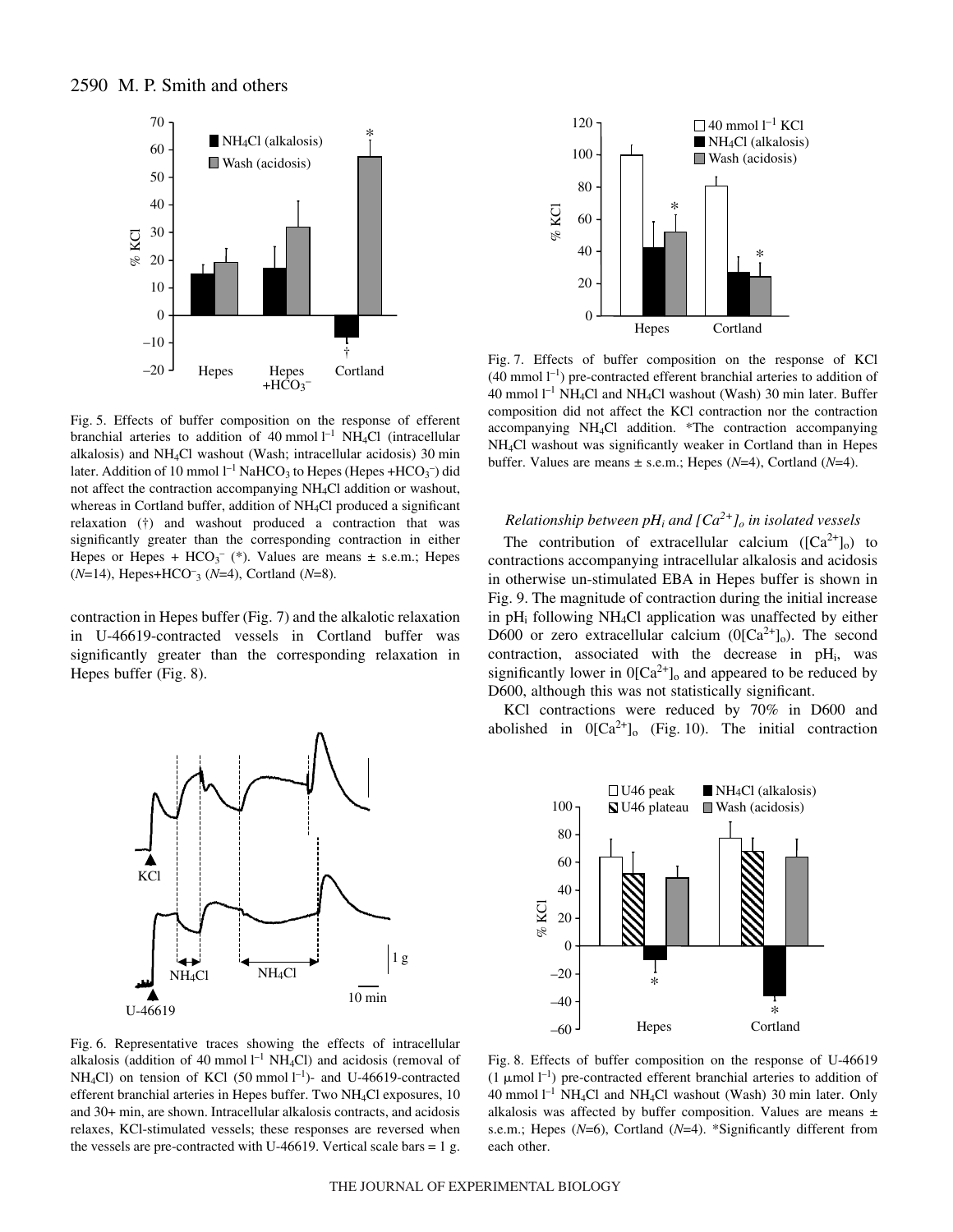

Fig. 9. Effect of L-type calcium channel inhibition (D600= methoxyverapamil;  $0.1$  mmol  $l^{-1}$ ) and zero extracellular calcium  $(0[Ca<sup>2+</sup>]_{0})$  on response of efferent branchial arteries to intracellular alkalosis (NH4Cl addition) and acidosis (NH4Cl washout) in Hepes buffer. Values expressed as percentage of an  $80$  mmol  $l^{-1}$  KCl contraction. \*Significantly different from control. Values are means  $\pm$  s.e.m.; Control (*N*=14), D600 (*N*=10), 0[Ca<sup>2+</sup>]<sub>o</sub> (*N*=8).

accompanying NH4Cl application to KCl-contracted EBA was not affected by either D600 or  $0[Ca^{2+}]$ <sub>o</sub> whereas the contraction following washout of NH4Cl appeared to be slightly inhibited by D600 and was reversed to a slight relaxation in  $0[Ca^{2+}]_o$  $(Fig. 10)$ .

In many EBA, U-46619 produced an initial peak contraction that was followed by a sustained plateau at lower tension. This peak contraction was not affected by either D600 or  $0[Ca^{2+}]_0$ , whereas the plateau was partially inhibited in  $O[Ca^{2+}]_o$  and appeared to be inhibited by D600, although this was not significant (Fig. 11). The relaxation accompanying  $NH<sub>4</sub>Cl$ addition to U-46619-contracted vessels was unaffected by D600 or  $0[Ca^{2+}]_0$ , whereas the contraction accompanying NH4Cl washout was partially inhibited by both treatments  $(Fig. 11)$ .



Fig. 10. Role of L-type calcium channels and extracellular calcium on  $40$  mmol  $l^{-1}$  KCl contractions and on intracellular alkalosis and acidosis (NH4Cl and wash, respectively) in KCl pre-contracted efferent branchial arteries in Hepes buffer. \*Significantly different from respective control. All values (means  $\pm$  s.e.m.) expressed as a percentage of an 80 mmol  $l^{-1}$  KCl contraction.



Fig. 11. Role of L-type calcium channels and extracellular calcium on U-46619 contractions (U-46 peak and U-46 plateau) and on intracellular alkalosis and acidosis (NH4Cl and wash, respectively) in U-46619 pre-contracted efferent branchial arteries in Hepes buffer. \*Significantly different from respective control. All values (means  $\pm$ s.e.m.) expressed as a percentage of an 80 mmol  $l^{-1}$  KCl contraction. Control ( $N=6$ ), D600 ( $N=4$ ), 0[Ca<sup>2+</sup>]<sub>o</sub> ( $N=4$ ).

#### *Effects of pH<sub>o</sub> on vascular resistance of the perfused gill*

Vascular resistance of the perfused gill significantly increased when perfusate pH was increased from 7.8 to 8.8 and decreased when perfusate pH was lowered from 7.8 to 6.6 or below (Fig. 1). Even the lowest pH was well tolerated by the gill as the acidotic vasodilation and ensuing recovery was reproducible when perfusate pH was cycled between 7.8 and  $6.2$  (Fig. 12).

### **Discussion**

The present experiments show that isometric tension in trout blood vessels is sensitive to both  $pH_0$  and  $pH_i$  and that these effects can be produced in both pre-contracted and otherwiseunstimulated vessels. The responses of pre-contracted EBA to altered  $pH_0$  and  $pH_i$  depend on the type of pre-stimulus with



Fig. 12. Effectiveness and reproducibility of acidity-induced reductions in gill resistance in isolated perfused gills of rainbow trout. Values are means  $\pm$  s.e.m.; *N*=9 gills from five trout. \*Significantly different from initial resistance at pH 7.8.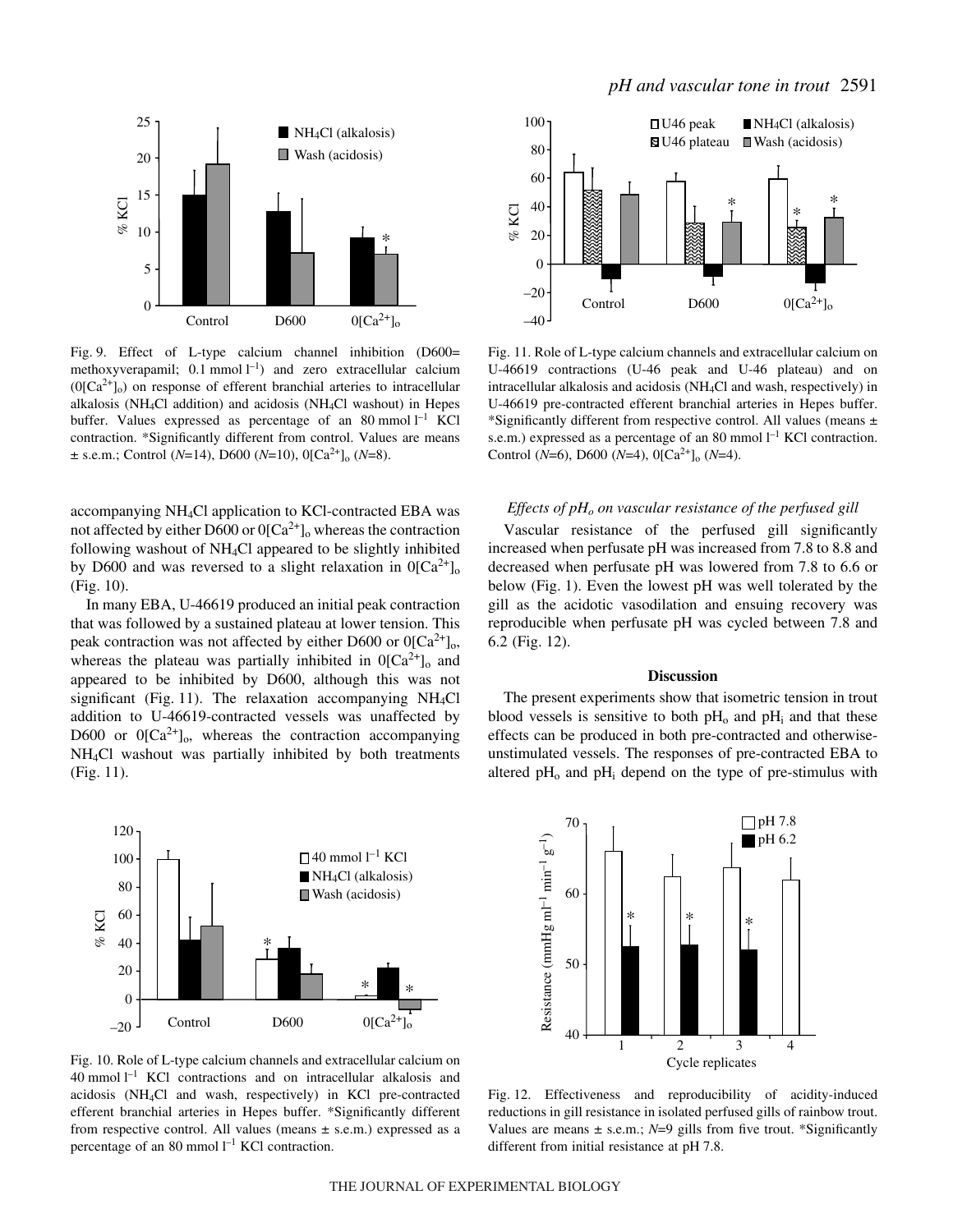## 2592 M. P. Smith and others

notable differences between ligand-mediated (AVT or U-46619) and voltage-mediated (KCl) agonists. These differences may be related to agonist-specific mechanisms of calcium mobilization. Vascular responses to transient changes in  $pH_i$ produced by the ammonium pulse technique could not always be predicted from the vascular responses to tonic changes in pH<sub>o</sub> and even differences between vessels were observed, suggesting a variety of transcellular mechanisms for regulating and/or responding to  $pH_i$ . The long-term and reproducible effects of  $pH<sub>o</sub>$  on vascular resistance of perfused gills were consistent with the effects of  $pH<sub>o</sub>$  on isolated vessels, suggesting that blood pH may be a tonic regulator, or modulator, of vascular resistance. This may be problematic in fish where environmental pH can directly impact upon blood pH. Finally, these studies question whether blood vessels are actually responding to changes in  $pH[H^+]$ , as is the general perception in the literature, or if pOH ([OH– ]), acting through its anionic properties, is actually driving the vascular responses.

## $pH<sub>o</sub>$  *and*  $pH<sub>i</sub>$

Essentially all mammalian vessels dilate when  $pH_0$  falls, and constrict when pH<sub>o</sub> increases (Aalkjær and Poston, 1996; Aalkjær and Peng, 1997; Smith et al., 1998; Austin and Wray, 2000; Wray and Smith, 2004). Much, but not all, of this response in both systemic and pulmonary vessels appears to be due to concomitant and parallel changes in  $pH_i$  when  $pH_0$  is manipulated (Madden et al., 2001; Wray and Smith, 2004). As these responses are also observed in trout arteries, veins, perfused gills (Fig. 1), and the perfused trunk of the ocean pout (Canty and Farrell, 1985) it is likely that they are indicative of fundamental properties of vertebrate vascular smooth muscle. The ammonium pulse technique, which increases  $pH_i$  when ammonium is applied due to rapid non-ionic diffusive entry of  $NH<sub>3</sub>$  and subsequent absorption of intracellular  $H<sup>+</sup>$ , and which lowers  $pH_i$  when the process is reversed, has been used extensively in mammalian vessels to alter  $pH_i$  independent of  $pH<sub>o</sub>$  (Roos and Boron, 1981). In our experiments, the mechanical response of trout vessels to alterations in pH<sub>i</sub> did not always correlate with those produced by a change in  $pH_0$ .

Afferent branchial arteries (ABA) contract when ammonium is added to the bath and they remain contracted for the duration of the ammonium exposure, independent of the incubation buffer (Fig. 4). This implies that intracellular alkalosis produces contraction and it suggests that these vessels are unable to restore  $pH_i$ , with or without extracellular bicarbonate. ABA are pre-gill vessels and their unique response to pH may be related to their association with systemic venous blood.

Efferent branchial (EBA) and celiacomesenteric (CMA) arteries are post-gill, systemic, vessels and their response to ammonium was similar, but unlike that of the ABA. Both EBA and CMA in Hepes buffer contract after ammonium addition  $(Fig. 4)$ , but the contraction wanes within  $10-20$  min. This suggests that these vessels are able to restore  $pH_i$ . Conversely, in Cortland buffer, both EBA and CMA slightly relax after ammonium addition and recovery is slow (Fig. 4). Hepes buffers have been shown to inhibit contraction in mammalian vessels (see below), however, this is clearly different from our findings in that trout vessels contract in the presence of Hepes, Hepes plus bicarbonate, Hepes plus phosphate, and Hepes plus bicarbonate and phosphate, yet they relax in Cortland. This suggests that the effect is due to Hepes, but the mechanism is different from that in mammalian vessels.

A number of studies have shown that Hepes buffers inhibit mammalian vascular smooth muscle (Altura et al., 1980a; Altura et al., 1980b; Kane et al., 1997) whereas others show little effect (Sigurdsson, 1983; Douglas et al., 1993). In many of the earlier studies, Hepes buffer was substituted for bicarbonate-based buffers and the authors did not examine whether the effect was in fact due to the presence of Hepes or the absence of bicarbonate. In studies where Hepes solutions contained bicarbonate, the inhibition has been variously attributed to Hepes [i.e. canine basilar arteries (Kane et al., 1997)], or bicarbonate [i.e. rat aortas (Lamb and Barna, 1998)]. How Hepes acts is unclear. In canine basilar arteries, Hepes inhibits KCl, serotonin and prostaglandin  $F_{2\alpha}$  (PGF<sub>2 $\alpha$ </sub>) contractions by an unknown mechanism that does not include chloride channels, generation of  $H_2O_2$ , or release of vasodilators from the endothelium (Kane et al., 1997). Regardless, the inhibitory effects of Hepes or bicarbonate are not observed in trout EBA as these vessels contract during ammonium alkalinization in the presence of Hepes, with or without bicarbonate, but relax in a bicarbonate buffer. Thus in trout EBA, Hepes appears to promote alkalineinitiated contraction and its absence prevents it. The nature of the vascular response becomes even more problematic in prestimulated EBA where the type of pre-stimulation (voltage or ligand) determines whether ammonium alkalinization contracts or relaxes vessels in Hepes buffer. Furthermore, Hepes effects appear to be vessel specific as they were observed in EBA and CMA, but not in ABA. Yamamoto and Suzuki proposed (Yamamoto and Suzuki, 1987) that Hepes enters *Drosophila* neurons and blocks Cl– channels on the cytoplasmic side of the membrane. If Hepes affects transmembrane Cl<sup>-</sup> flux in EBA it would either have to decrease Cl<sup>–</sup> entry or increase Cl<sup>–</sup> efflux, neither of which have been demonstrated.

### *Calcium signaling and alkalosis*

Whereas both extracellular and intracellular alkalosis contract EBA, the magnitude of the response in pre-contracted vessels varies with the pre-stimulus, i.e. alkalosis enhances voltage-mediated (KCl) contractions and decreases ligandmediated (AVT or U-46619) contractions. As described below, the interaction between alkalosis and voltage-mediated (KCl) contractions appears relatively straightforward, how alkalosis affects ligand-mediated contractions is less obvious.

EBA responses to alkalosis and KCl appear to be independent and additive. The contraction produced by an increase in  $pH_i$  in otherwise un-stimulated EBA in Hepes buffer does not utilize extracellular calcium  $[Ca^{2+}]_0$ : it is not significantly affected by the L-type calcium channel inhibitor, D600, or by removal of  $[Ca^{2+}]_0$  (Fig. 9). This is different from the responses of mammalian vessels where L-type channels are generally involved in alkalotic contractions (Wray and Smith,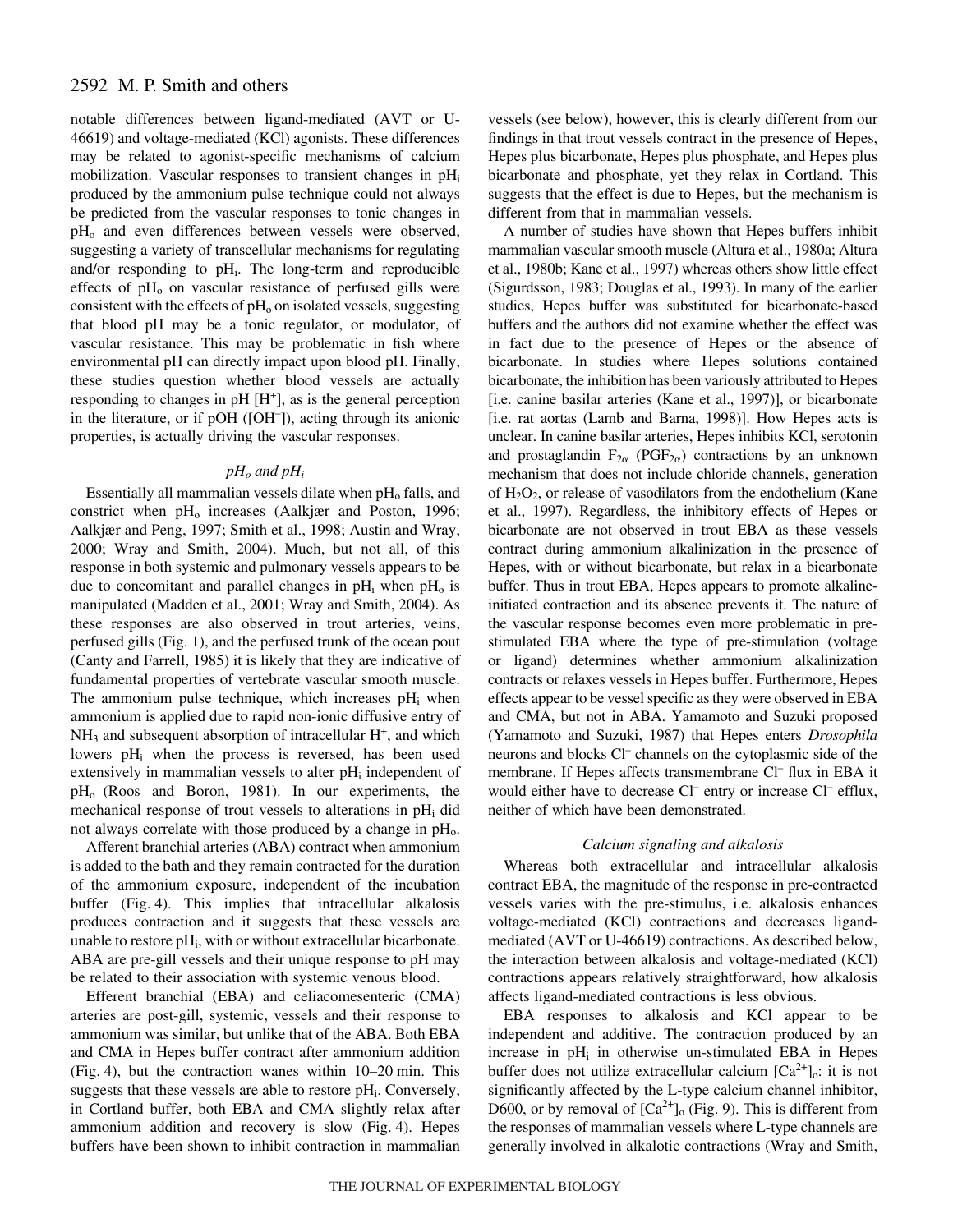2004). Alkalotic contraction of trout must therefore depend either on release of intracellular calcium  $(Ca^{2+})$  or  $Ca^{2+}$ sensitization of the contractile apparatus; this was not addressed in our experiments. Lack of involvement of  $Ca^{2+}$ <sub>0</sub> in an alkaline contraction of EBA is even more evident in KClcontracted vessels where the KCl response was greatly decreased by D600 and completely inhibited in zero  $[Ca^{2+}]_0$ , whereas the response to ammonium application was not significantly affected by either treatment (Fig. 10). As is evident from our study (Fig. 10), and others on mammalian vessels (Nobe and Paul, 2001), KCl-mediated contraction of vascular smooth muscle is essentially due to influx of  $Ca^{2+}$ <sub>o</sub>. Our study shows that this is probably the result of a potassiummediated cellular depolarization, because identical results were observed when acetate was substituted for chloride (Fig. 2). Thus the total contraction in KCl-alkalinized (either by increased  $pH_i$  or  $pH_o$ ) vessels probably represents the sum of two independent events; (1) KCl-mediated depolarization and resultant influx of  $Ca^{2+}$ <sub>0</sub>, and (2) alkalinity-mediated release of  $Ca<sup>2+</sup>$  from an intracellular store. This also explains why increasing either  $pH_i$  or  $pH_0$  augments KCl contractions.

It is not clear how alkalosis relaxes ligand (AVT and U-46619)-contracted vessels (Figs 2, 3, 6). Ligand-mediated contraction of mammalian vessels is usually a two-step process, involving an initial increase in intracellular  $Ca^{2+}$  ( $Ca^{2+}$ <sub>i</sub>) firstly due to  $Ca^{2+}$  release from intracellular stores, and secondly due to entry of  $Ca^{2+}$ <sub>0</sub>. Entry of  $Ca^{2+}$ <sub>0</sub> is brought about by the initial increase in  $[Ca^{2+}i]$  which opens calcium-activated chloride channels (ClC) thereby increasing Cl– efflux. This depolarizes the cell membrane and opens the L-type (voltage-gated) calcium channels (Lamb and Barna, 1998). U-46619 appears to contract EBAs through a similar two-step process in that removal of  $Ca^{2+}$ <sub>o</sub> does not affect the initial contraction but reduces the plateau (Fig. 11). However, an alkalosis-mediated inhibition of either ClC or L-type  $Ca^{2+}$  channels does not appear to be involved in the alkalotic relaxation of U-46619-contracted vessels because the relaxation is independent of  $Ca^{2+}$ <sub>0</sub> (Fig. 11). Thus the increase in pH<sub>i</sub> either decreases total  $Ca^{2+}$  release from intracellular stores, or desensitizes the contractile proteins to  $Ca^{2+}$ .

### *Calcium signaling and acidosis*

All trout vessels relax when  $pH_0$  is decreased (Fig. 1), whereas, with the exception of ABA, they transiently contract when  $pH_i$  is increased, irrespective of pre-stimulation, the nature of the pre-stimulus or the presence or absence of bicarbonate in the buffer (Figs 4–8). It is generally accepted that the relaxation accompanying extracellular acidosis in mammalian vessels is due to decreased  $[Ca^{2+}]$ <sub>i</sub> (Austin and Wray, 2000). A number of mechanisms have been shown to contribute to this effect in mammalian vessels, including inhibition of L-type channels, inhibition of receptor-operated channels, opening of ATPdependent ( $K_{ATP}$ ), voltage-dependent ( $K_V$ ) and  $Ca^{2+}$ -activated  $(K<sub>Ca</sub>)$  potassium channels, inhibition of passive and capacitative  $Ca^{2+}$  entry, and possibly systems that remove  $Ca^{2+}$  or affect myofilament  $Ca^{2+}$  sensitivity (Austin and Wray, 2000). These mechanisms may be operative in trout as well, although trout do

not appear to have KATP channels (Smith and Olson, unpublished observation).

Brief, but substantial contractions are also frequently observed in mammalian vessels when  $pH_i$  is transiently decreased (Aalkjær and Poston, 1996). This is similar to our findings in EBA, CMA and ACV (Fig. 4). In mammalian vessels, this has been attributed to a rise in  $[Ca^{2+}]_i$  from both extracellular and intracellular sources (Aalkjær and Poston, 1996). It is unclear how trout vessels regulate  $Ca^{2+}$ <sub>o</sub> during ammonium washout. In both un-stimulated and U-46619 precontracted vessels,  $0[Ca^{2+}]_o$  and D600 only partially inhibited the acidotic contraction (Figs 9, 11) suggesting that both  $Ca^{2+}$ <sub>o</sub> and  $Ca^{2+}$ <sub>i</sub> are involved. However, in KCl-contracted vessels the acidotic contraction was completely inhibited by  $0[Ca^{2+}]_o$ (Fig. 10). In all vessels D600 was less effective than  $0[Ca^{2+}]_0$  in inhibiting the transient acidotic contraction. This could be due to the presence of non-voltage gated  $Ca^{2+}$  channels as in mammalian vessels (Austin and Wray, 2000), or poor specificity of D600 for trout  $Ca^{2+}$  channels. The latter seems more likely as D600 only inhibited around 70% of the KCl response (Fig. 10).

#### *pHo effects in the gill*

The effect of  $pH<sub>o</sub>$  on vascular resistance of the perfused gill was consistent with its effect on isolated conductance arteries (EBA) and veins (ACV), even to the degree of pH sensitivity (Fig.·1). Tissue hypoxia resulting from a decrease in the ratio of  $O_2$  delivery (perfusion) to  $O_2$  consumption (metabolism), such as that encountered by fish during exercise, typically results in tissue and circulatory acidosis (Milligan, 1996). In mammalian vessels, both acidosis (Aalkjær and Poston, 1996; Wray and Smith, 2004) and hypoxia (Thorne et al., 2004) dilate systemic vessels thereby producing a concerted increase in blood flow. Even in large mammalian pulmonary arteries a hypoxic vasodilation is accompanied by a fall in  $pH_i$  (Madden et al., 2001). However, the response of small mammalian pulmonary arteries is different as hypoxia produces vasoconstriction and an increase in  $pH_i$  (Madden et al., 2001). We did not measure  $pH_i$ in our study, but it is probable that resistance vessels in the gill are similar to small pulmonary arteries; they are relaxed by acidosis (Fig. 1) and constricted by hypoxia (Smith et al., 2001). Conversely, hypoxic vasoconstriction in conductance arteries, such as EBA, is uncommon (Smith et al., 2001).

Acidotic dilation (Figs 1, 12) and hypoxic vasoconstriction (Smith et al., 2001) of gill resistance vessels is undoubtedly of homeostatic benefit. Acidotic dilation may enhance gas exchange and it certainly would decrease cardiac afterload at a time, such as that accompanying exhaustive exercise in trout (Milligan, 1996), when myocardial contractility would be most vulnerable (Farrell et al., 1986). Hypoxic vasoconstriction in fish would have similar beneficial effects as it does in the mammalian lung by preventing over perfusion of under ventilated lamellae thereby maintaining  $O_2$  saturation of systemic arterial blood. In fact, it is likely that this unique response originally developed in the gill microcirculation and was retained during evolution to become an integral component of the mammalian pulmonary circulation.